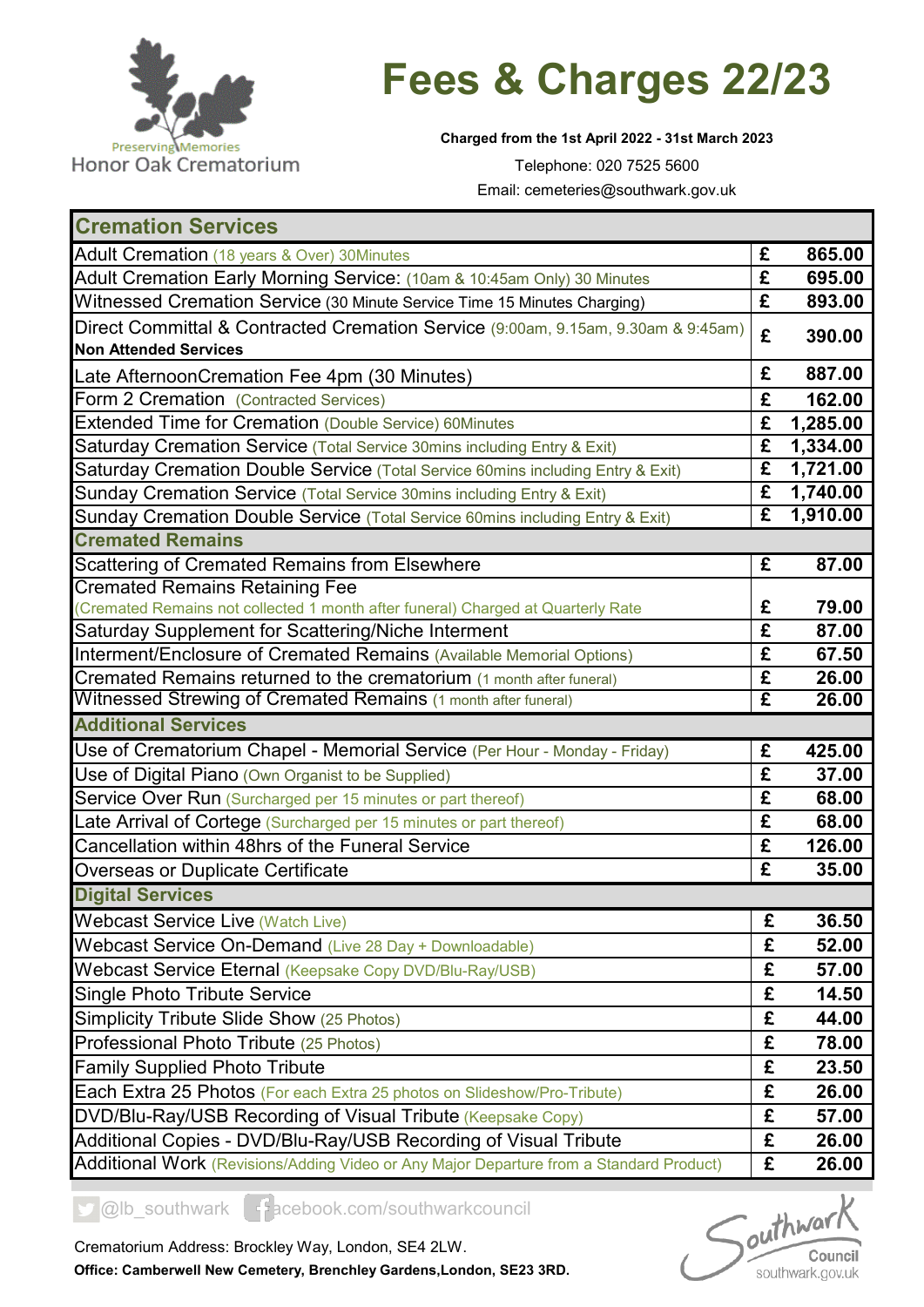| Fees & Charges Charged from the 1st April 2022 - 31st March 2023<br>*All memorials offered subject to availability |                                                                                                    | cemeteries@southwark.gov.uk    |          |                                   |          |
|--------------------------------------------------------------------------------------------------------------------|----------------------------------------------------------------------------------------------------|--------------------------------|----------|-----------------------------------|----------|
| <b>5 Year Dedication Memorials</b>                                                                                 |                                                                                                    | Initial Fee Includes<br>Plaque |          | Renewal<br>Fee/Excludes<br>Plaque |          |
| <b>Simple Rose Bush &amp; Plaque</b> (1 Plaque Per Rose) Without Emblem                                            |                                                                                                    | £                              | 383.00   | £                                 | 383.00   |
| Classic Rose Bush & Plaque (1 Plaque Per Rose) With Emblem                                                         |                                                                                                    | $\overline{\mathbf{f}}$        | 401.50   | £                                 | 401.50   |
| Premier Rose Bush & Plaque (1 Plaque Per Rose) With Photo                                                          |                                                                                                    | £                              | 489.00   | £                                 | 489.00   |
| <b>Standard Rose (Renewals Only)</b>                                                                               |                                                                                                    | £                              | 445.00   | £                                 | 445.00   |
| <b>Memorial Tree (1 Plaque Per Tree - Sponsorship of Existing Trees Only)</b>                                      |                                                                                                    | £                              | 445.00   | £                                 | 445.00   |
| <b>Leather Panel</b>                                                                                               |                                                                                                    | £                              | 305.00   | £                                 | 305.00   |
| <b>Mulberry Leaf</b>                                                                                               |                                                                                                    | £                              | 420.00   | £                                 | 420.00   |
| <b>Bench Plaque (Shared Bench Plaque Only)</b>                                                                     |                                                                                                    | £                              | 420.00   | £                                 | 420.00   |
| <b>10 Year Dedication Memorials</b>                                                                                |                                                                                                    |                                |          |                                   |          |
| <b>Memorial Kerb Tablet</b>                                                                                        |                                                                                                    | £                              | 405.00   | £                                 | 405.00   |
| <b>Wall of Remembrance Tablet</b>                                                                                  | Floral Tribute Court - Tablet & 50 Character<br><b>Inscription Included</b>                        | £                              | 1,089.00 | £                                 | 1,089.00 |
| <b>Wall of Remembrance Niche</b>                                                                                   | Floral Tribute Court - Enclosure, Tablet & 50<br><b>Character Inscription Included</b>             | £                              | 1,205.00 | £                                 | 1,205.00 |
| <b>15 Year Dedication Memorials</b>                                                                                |                                                                                                    |                                |          |                                   |          |
| <b>Exterior Niche for Cremated</b>                                                                                 | Cloisters - 1st Enclosure Included Starting From:-                                                 | £                              | 2,105.00 | £                                 | 2,105.00 |
| <b>Remains (Family)</b>                                                                                            |                                                                                                    |                                |          |                                   |          |
| <b>Exterior Niche for Cremated</b><br><b>Remains (Duet)</b>                                                        | Cloisters - 1st Enclosure Included Starting From:-                                                 | £                              | 1,580.00 | £                                 | 1,580.00 |
| <b>Exterior Niche for Cremated</b><br><b>Remains (Solo)</b>                                                        | Cloisters - 1st Enclosure Included Starting From:-                                                 | £                              | 1,263.00 | £                                 | 1,263.00 |
| <b>Cloisters Wall Tablet Small</b>                                                                                 | Inc. Tablet 50 Character Inscription                                                               | £                              | 1,204.00 | £                                 | 1,204.00 |
| <b>Cloisters Wall Tablet Medium</b>                                                                                | Inc. Tablet 50 Character Inscription                                                               | £                              | 1,505.00 | £                                 | 1,505.00 |
| <b>Cloisters Wall Tablet Large</b>                                                                                 | Inc. Tablet 50 Character Inscription                                                               | £                              | 2,007.00 | £                                 | 2,007.00 |
| Additional Inscription - Charged Per Character/Letter + VAT                                                        |                                                                                                    | £                              |          |                                   | 3.47     |
|                                                                                                                    | New Honor Oak Columbarium & Remembrance Suite                                                      |                                |          |                                   |          |
| <b>Columbarium Niche Duet 5</b>                                                                                    | 1st Enclosure 5 Years and simple plaque<br>Included, photo plaques attract additional              | £                              | 882.00   | £                                 | 882.00   |
| <b>Columbarium Niche Duet 10</b>                                                                                   | 1st Enclosure 10 Years and simple plaque<br>Included, photo plaques attract additional<br>charges. | £                              | 1,658.00 | £                                 | 1,658.00 |
| <b>Memorial Sundries</b>                                                                                           |                                                                                                    |                                |          |                                   |          |
| <b>Remove for Added Inscription</b>                                                                                |                                                                                                    | £                              |          |                                   | 41.50    |
| <b>Transfer of Ownership</b>                                                                                       |                                                                                                    | £                              |          |                                   | 35.00    |
| <b>Cremation Memorial Cleaning</b>                                                                                 |                                                                                                    |                                |          |                                   | P.O.A    |
| <b>Memorial Permit for (15 years)</b>                                                                              |                                                                                                    | £                              |          |                                   | 288.50   |
| <b>Transfer of Exclusive Rights of Burial</b>                                                                      |                                                                                                    | £                              |          |                                   | 93.50    |
| Renewal of Existing Memorial Bench (5 Year Tenure Period)                                                          |                                                                                                    | $\overline{\mathbf{f}}$        |          |                                   | 991.00   |
| <b>Rose Replacement Plaque</b>                                                                                     |                                                                                                    | £                              |          |                                   | 88.00    |
| Rose Replacement Plaque with Emblem/Motif                                                                          |                                                                                                    | $\overline{\mathbf{f}}$        |          |                                   | 110.00   |
| Rose Replacement Plaque with Photo                                                                                 |                                                                                                    | $\overline{\mathbf{f}}$        |          |                                   | 196.00   |
| <b>Leather Panel Replacement Panel</b>                                                                             |                                                                                                    | £                              |          |                                   | 95.00    |
| <b>Memorial Kerb Tablet Replacement Plaque</b>                                                                     |                                                                                                    | £                              |          |                                   | 92.00    |

Olb\_southwark facebook.com/southwarkcouncil

Southwark